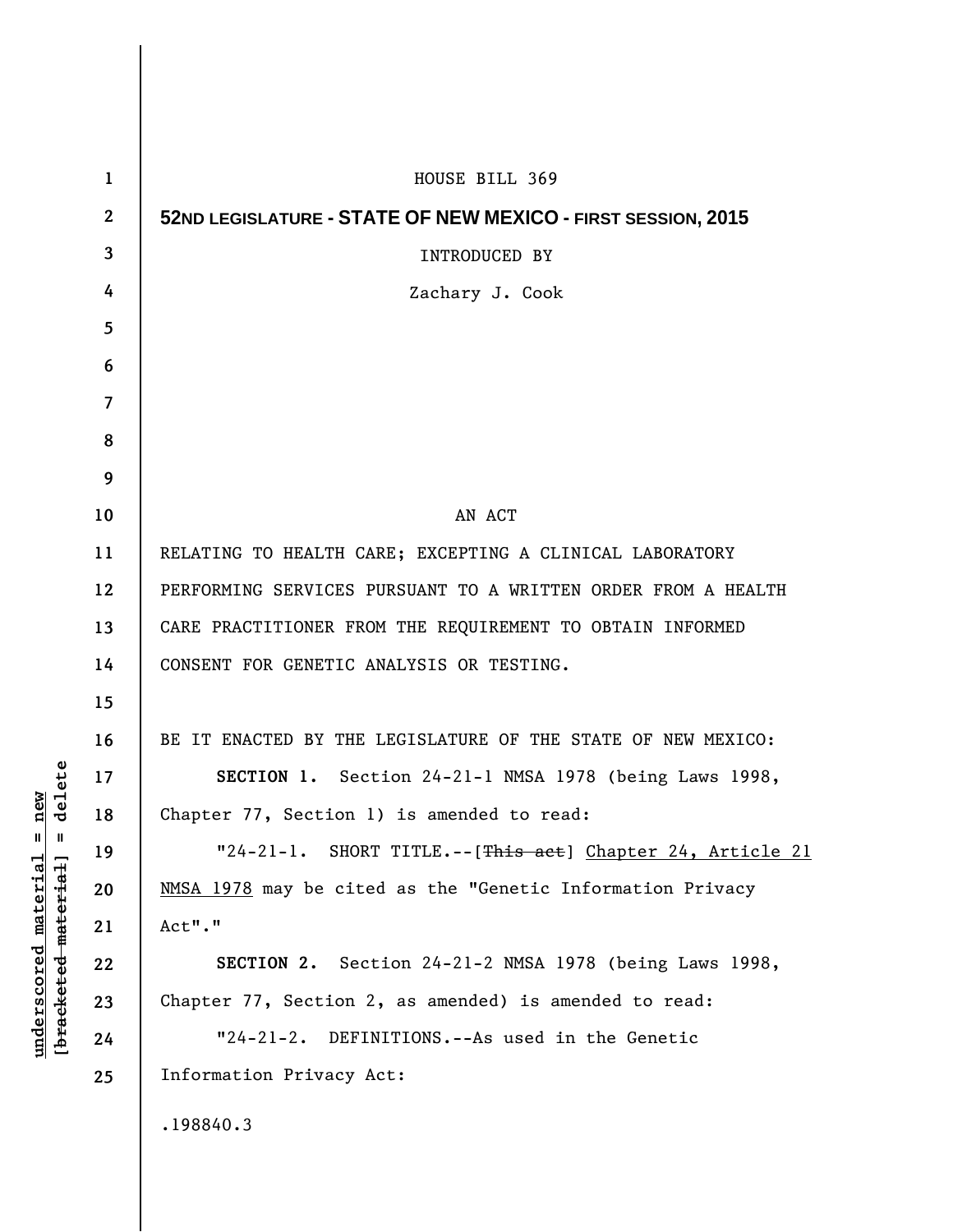A. "DNA" means deoxyribonucleic acid, including mitochondrial DNA, complementary DNA and DNA derived from ribonucleic acid;

**4 5 6**  B. "gene products" means gene fragments, ribonucleic acids or proteins derived from DNA that would be a reflection of or indicate DNA sequence information;

**7 8 9 10 11 12 13 14 15 16 17**  C. "genetic analysis" means a test of [a person's] an individual's DNA, gene products or chromosomes that indicates a propensity for or susceptibility to illness, disease, impairment or other disorders, whether physical or mental; that demonstrates genetic or chromosomal damage due to environmental factors; or that indicates carrier status for disease or disorder; excluded, however, are routine physical measurements, chemical, blood and urine analysis, tests for drugs, tests for the presence of HIV virus and any other tests or analyses commonly accepted in clinical practice at the time ordered;

D. "genetic information" means information about the genetic makeup of  $[a$  person] an individual or members of  $[a]$ person's] an individual's family, including information resulting from genetic testing, genetic analysis, DNA composition, participation in genetic research or use of genetic services;

E. "genetic propensity" means the presence in  $[a]$ person] an individual or members of [a person's] an .198840.3

 $\frac{1}{2}$  intereted material = delete **[bracketed material] = delete**  $underscored material = new$ **underscored material = new**

**18** 

**19** 

**20** 

**21** 

**22** 

**23** 

**24** 

**25** 

**1** 

**2** 

**3** 

 $- 2 -$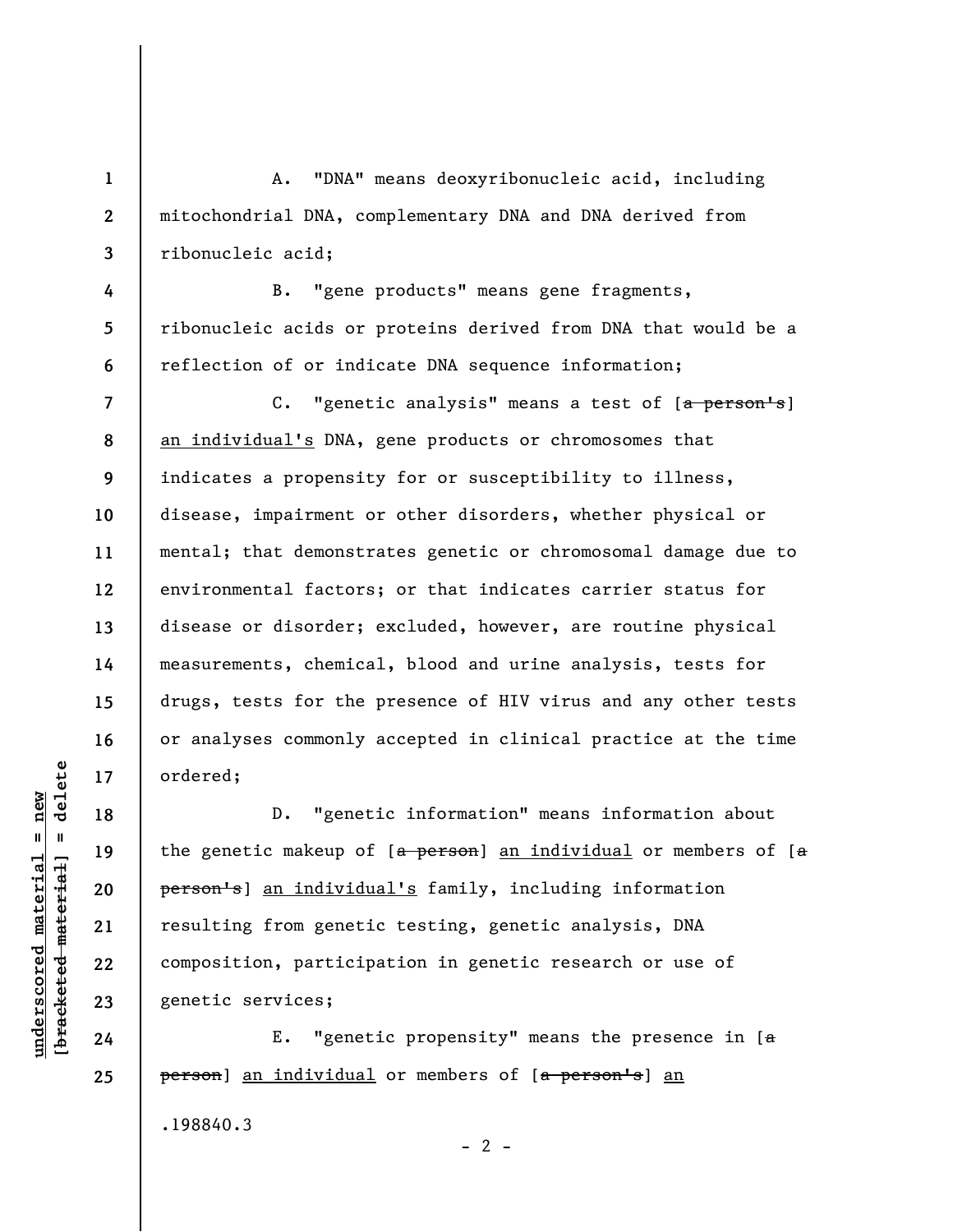**2 3**  individual's family of real or perceived variations in DNA or other genetic material from that of the normal genome that do not represent the outward physical or medical signs of a genetic disease at the time of consideration;

F. "genetic testing" means a test of an individual's DNA, ribonucleic acid, chromosomes or proteins, including carrier status, that are linked with physical or mental disorders, impairments or genetic characteristics or that indicate that an individual may be predisposed to an illness, disease, impairment or other disorder; [and]

G. "insurer" means an insurance company, insurance service or insurance organization that is licensed to engage in the business of insurance in the state and that is subject to state law that regulates insurance within the meaning of Paragraph (2) of Subsection (b) of Section 514 of the federal Employee Retirement Income Security Act of 1974, as amended. "Insurer" does not include an insurance company that is licensed under the Prepaid Dental Plan Law or a company that is solely engaged in the sale of dental insurance and is not licensed under the Prepaid Dental Plan Law, but under another provision of the New Mexico Insurance Code; and

H. "laboratory" means a facility accredited pursuant to the federal clinical laboratory improvement amendments for the biological, microbiological, serological, chemical, immunohematological, hematological, biophysical,

delete **[bracketed material] = delete**  $anderscored material = new$ **underscored material = new**  $\frac{1}{2}$ 

**1** 

**4** 

**5** 

**6** 

**7** 

**8** 

**9** 

**10** 

**11** 

**12** 

**13** 

**14** 

**15** 

**16** 

**17** 

**18** 

**19** 

**20** 

**21** 

**22** 

**23** 

**24** 

**25** 

.198840.3

 $-3 -$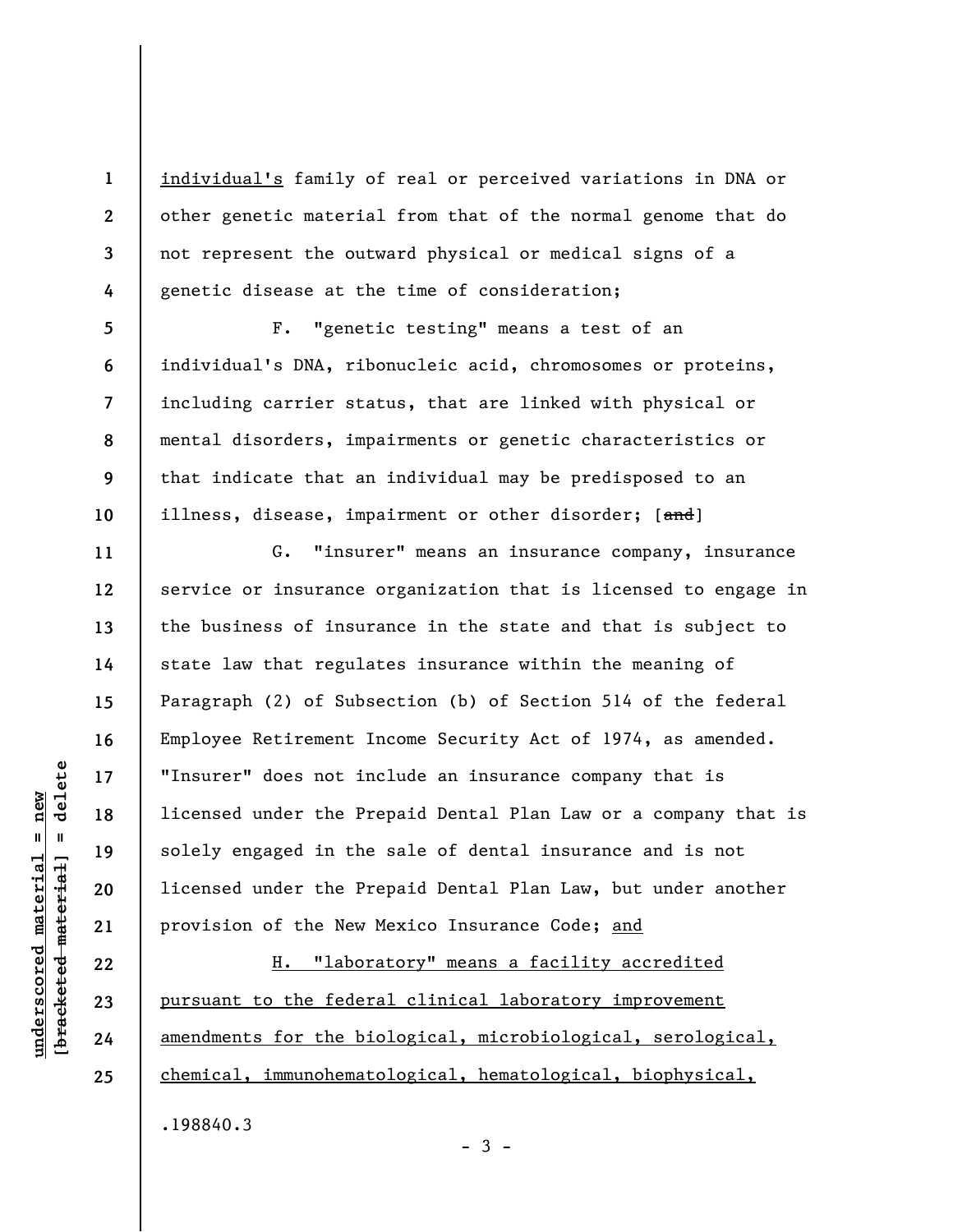**1 2 3 4 5 6 7 8 9 10 11 12 13 14 15 16 17 18 19 20 21 22 23 24 25**  cytological, pathological or other examination of materials derived from the human body for the purpose of providing information for the diagnosis, prevention or treatment of any disease or impairment of, or the assessment of the health of, human beings and includes procedures to determine, measure or otherwise describe the presence or absence of various substances or organisms in the body." **SECTION 3.** Section 24-21-3 NMSA 1978 (being Laws 1998, Chapter 77, Section 3) is amended to read: "24-21-3. GENETIC ANALYSIS PROHIBITED WITHOUT INFORMED CONSENT--EXCEPTIONS.-- A. Except as provided in Subsection C of this section, no person shall obtain genetic information or samples for genetic analysis from [a person] an individual without first obtaining informed and written consent from the [person or the person's] individual or the individual's authorized representative. B. Except as provided in Subsection C of this section, genetic analysis of [a person] an individual or collection, retention, transmission or use of genetic information without the informed and written consent of the [person or the person's] individual or the individual's authorized representative is prohibited. C. [A person's] An individual's DNA, genetic information or the results of genetic analysis may be obtained, .198840.3

delete **[bracketed material] = delete**  $underscored material = new$ **underscored material = new**  $\frac{1}{2}$ 

 $- 4 -$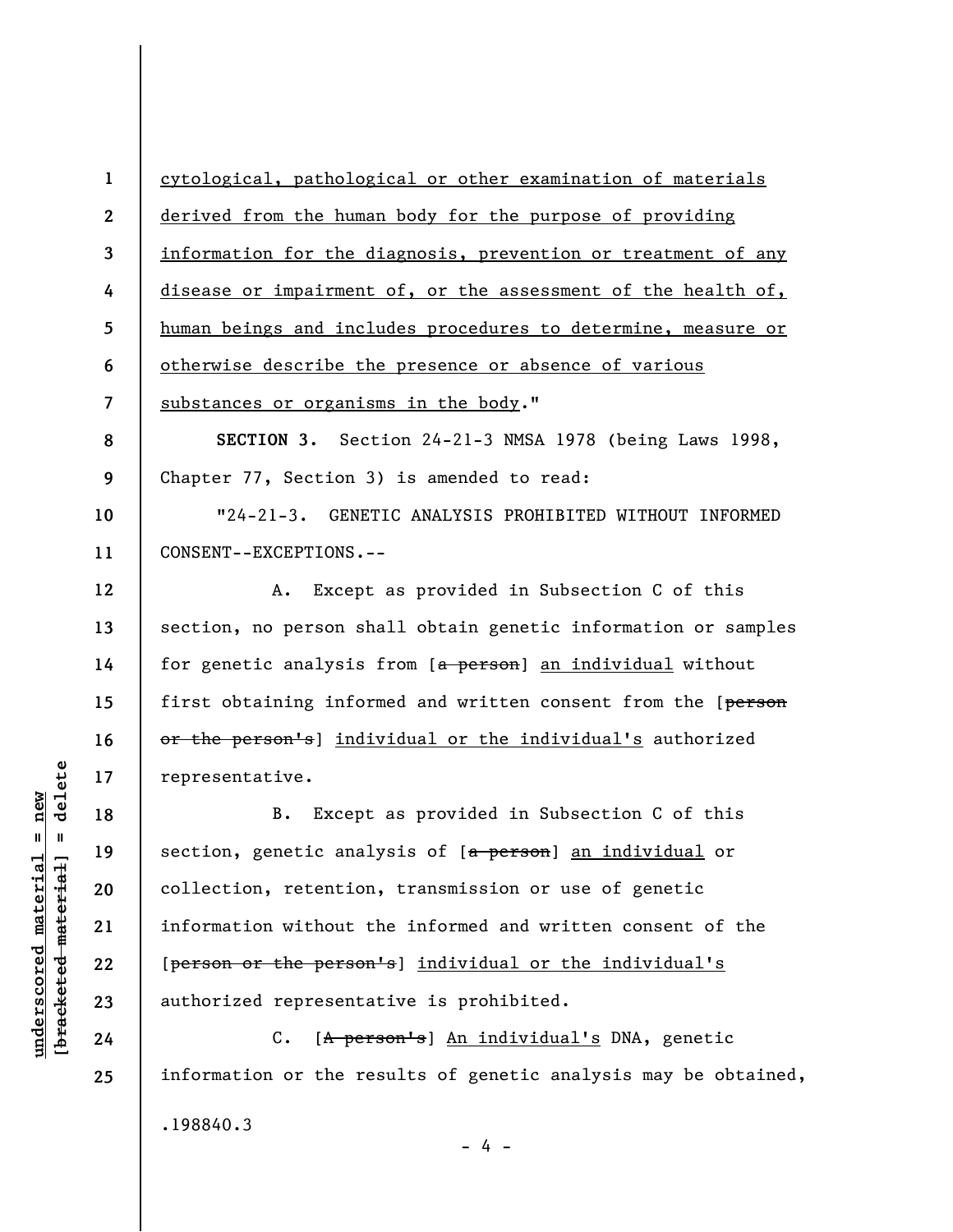**1 2 3 4 5 6 7 8 9 10 11 12 13 14 15 16 17 18 19 20 21 22 23 24 25**  retained, transmitted or used without the [person's] individual's written and informed consent pursuant to federal or state law or regulations only: (1) to identify [a person] an individual in the course of a criminal investigation by a law enforcement agency; (2) if the [person] individual has been convicted of a felony, for purposes of maintaining a DNA database for law enforcement purposes; (3) to identify a deceased  $[**persons**]$ individual; (4) to establish parental identity; (5) to screen newborns; (6) if the DNA, genetic information or results of genetic analysis are not identified with the [person or person's] individual or the individual's family members; (7) by a court for determination of damage awards pursuant to the Genetic Information Privacy Act; (8) by medical repositories or registries; (9) for the purpose of medical or scientific research and education, including retention of gene products, genetic information or genetic analysis if the identity of the [person or person's] individual or the individual's family members is not disclosed;  $[ $\sigma$ **r**]$ (10) for the purpose of emergency medical .198840.3  $- 5 -$ 

 $\frac{1}{2}$  intereted material = delete **[bracketed material] = delete**  $underscored material = new$ **underscored material = new**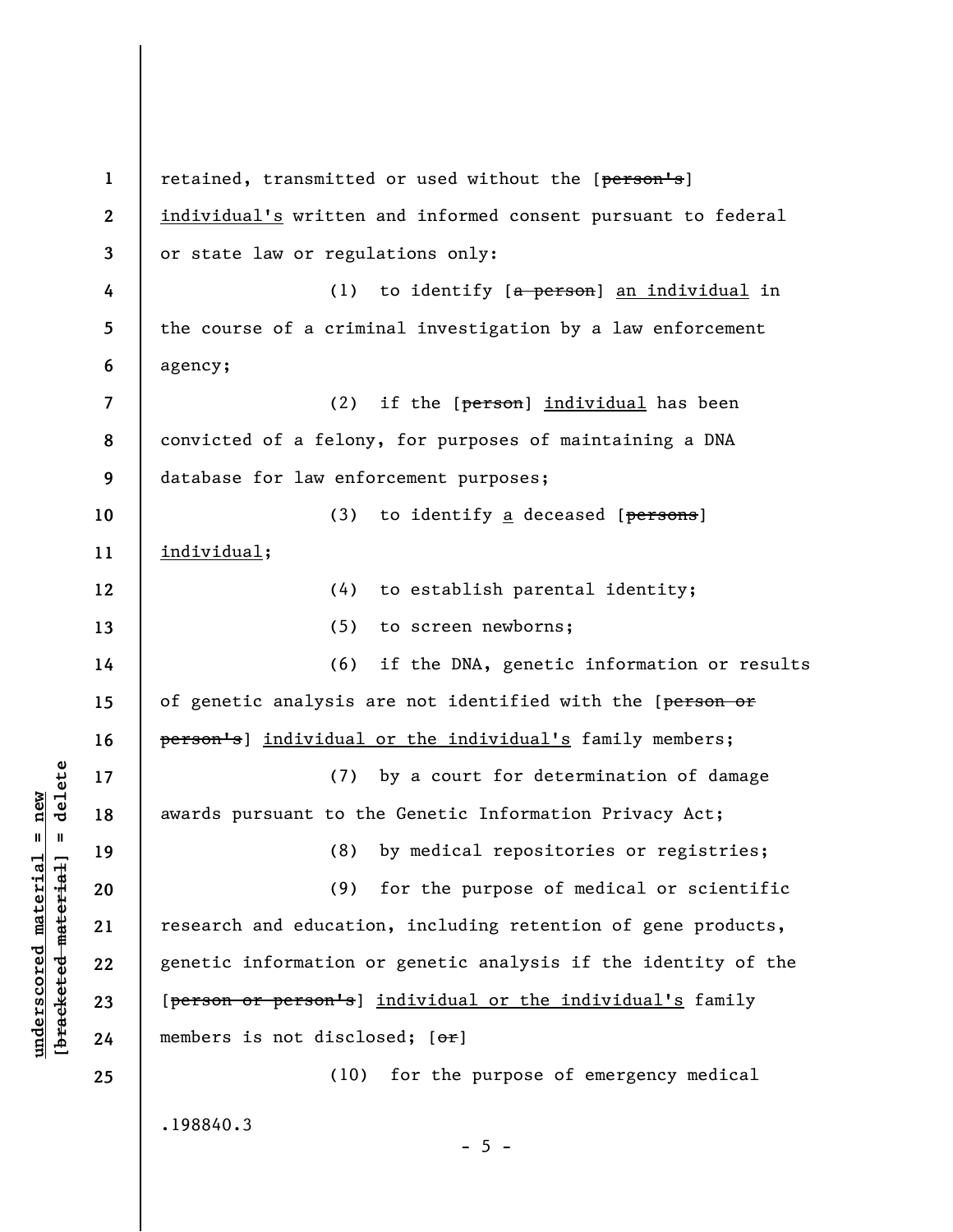treatment consistent with applicable law; or

**2 3 4 5 6**  (11) by a laboratory conducting an analysis or test of a specified individual pursuant to a written order to the laboratory from a health care practitioner or the health care practitioner's agent, including by electronic transmission.

**7 8 9 10 11 12 13 14 15 16 17 18 19 20 21**  D. Actions of an insurer and third parties dealing with an insurer in the ordinary course of conducting and administering the business of life, disability income or longterm care insurance are exempt from the provisions of this section if the use of genetic analysis or genetic information for underwriting purposes is based on sound actuarial principles or related to actual or reasonably anticipated experience. However, before or at the time of collecting genetic information for use in conducting and administering the business of life, disability income or long-term care insurance, the insurer shall notify in writing an applicant for insurance or the insured that the information may be used, transmitted or retained solely for the purpose of conducting and administering the business of life, disability income or long-term care insurance.

E. Nothing in Paragraph  $(5)$ ,  $[\frac{+6}{5}]$ ,  $(8)$ ,  $(9)$ ,  $[\frac{+6}{5}]$ (10) or (11) of Subsection C of this section [3 of the Genetic Information Privacy Act] authorizes [obtaining, retaining, transmitting or using a person's] a person to obtain, retain, .198840.3

**22** 

**23** 

**24** 

**25** 

**1** 

 $- 6 -$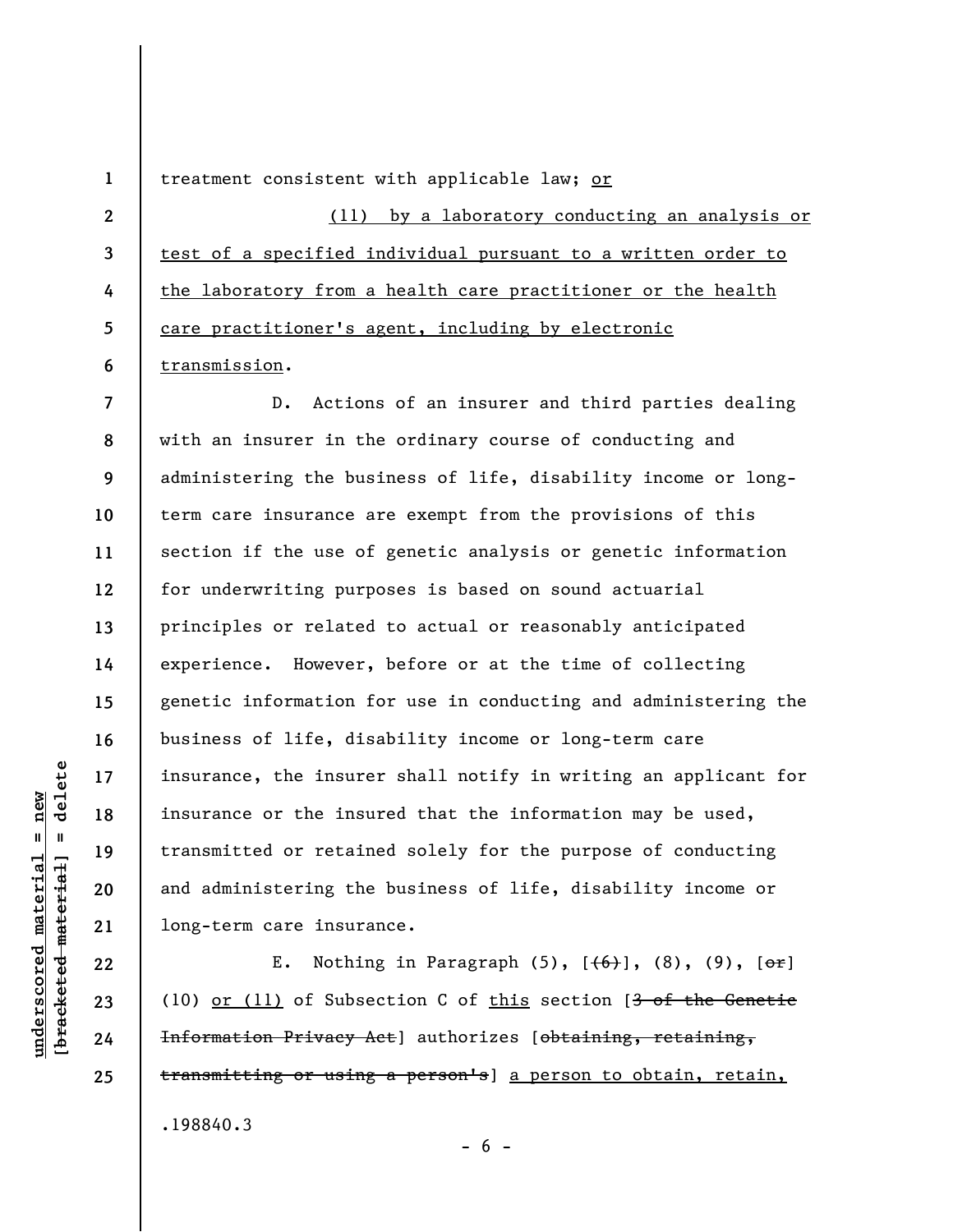transmit or use an individual's DNA, genetic information or the results of genetic analysis if the [person, his] individual or the individual's authorized representative or guardian, or the parent or guardian of a minor child, [objects] gives notice to the person of an objection on the basis of religious tenets or practices."

**8 SECTION 4.** Section 24-21-4 NMSA 1978 (being Laws 1998, Chapter 77, Section 4, as amended) is amended to read:

"24-21-4. GENETIC DISCRIMINATION PROHIBITED.--

A. Discrimination by an insurer against [a person] an individual or member of the [person's] individual's family on the basis of genetic analysis, genetic information or genetic propensity is prohibited.

B. The provisions of this section do not require a health insurer to provide particular benefits other than those provided under the terms of the plan or coverage. A health insurer shall not consider a genetic propensity, susceptibility or carrier status as a pre-existing condition for the purpose of limiting or excluding benefits, establishing rates or providing coverage.

C. The provisions of this section do not prohibit use of genetic analysis, genetic propensity or genetic information by an insurer in the ordinary conduct of business in connection with life, disability income or long-term care insurance if use of genetic analysis, genetic propensity or .198840.3

 $\frac{1}{2}$  of  $\frac{1}{2}$  and  $\frac{1}{2}$  and  $\frac{1}{2}$  and  $\frac{1}{2}$  and  $\frac{1}{2}$  and  $\frac{1}{2}$  and  $\frac{1}{2}$  and  $\frac{1}{2}$  and  $\frac{1}{2}$  and  $\frac{1}{2}$  and  $\frac{1}{2}$  and  $\frac{1}{2}$  and  $\frac{1}{2}$  and  $\frac{1}{2}$  and  $\frac{1}{2}$  an **[bracketed material] = delete**  $underscored material = new$ **underscored material = new**

**1** 

**2** 

**3** 

**4** 

**5** 

**6** 

**7** 

**9** 

**10** 

**11** 

**12** 

**13** 

**14** 

**15** 

**16** 

**17** 

**18** 

**19** 

**20** 

**21** 

**22** 

**23** 

**24** 

**25** 

```
- 7 -
```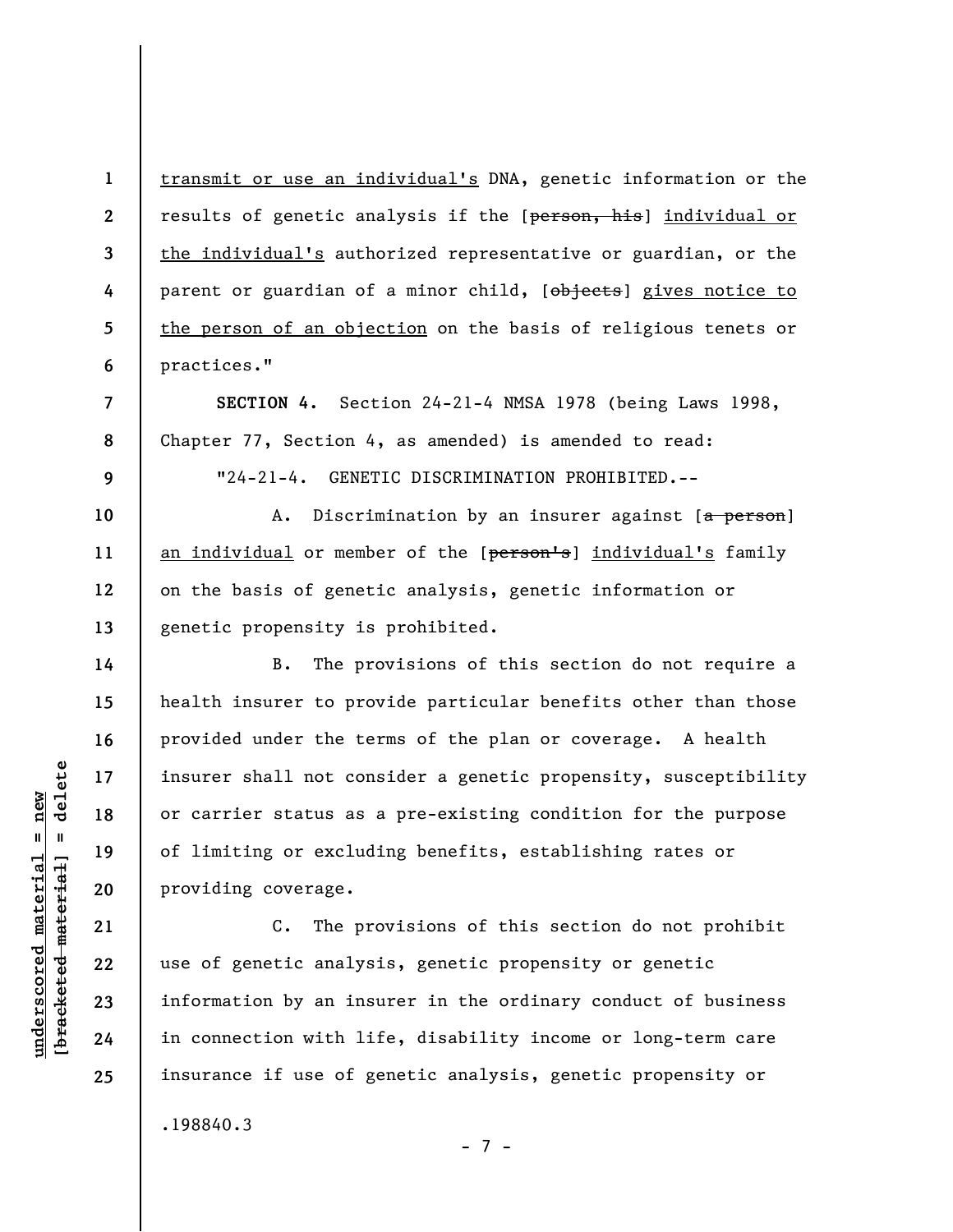**1 2 3**  genetic information in underwriting is based on sound actuarial principles or related to actual or reasonably anticipated experience.

D. It is unlawful for a person to use genetic information in employment, recruiting, housing or lending decisions or in extending public accommodations and services."

**8 SECTION 5.** Section 24-21-5 NMSA 1978 (being Laws 1998, Chapter 77, Section 5) is amended to read:

**9** 

**10** 

**11** 

**12** 

**13** 

**14** 

**15** 

**16** 

**17** 

**18** 

**19** 

**20** 

**21** 

**22** 

**23** 

**24** 

**25** 

**4** 

**5** 

**6** 

**7** 

"24-21-5. RIGHTS OF RETENTION.--

A. Unless otherwise authorized by Subsection C of Section [3 of the Genetic Information Privacy Act] 24-21-3 NMSA 1978, no person shall retain [a person's] an individual's genetic information, gene products or samples for genetic analysis without first obtaining informed and written consent from [the person or the person's] the individual or the individual's authorized representative. This subsection does not affect the status of original medical records of patients, and the rules of confidentiality and accessibility applicable to the records continue in force.

B. [A person's] An individual's genetic information or samples for genetic analysis shall be destroyed promptly upon the specific request by that [person or that person's] individual or that individual's authorized representative unless:

(1) retention is necessary for the purposes of .198840.3

- 8 -

 $\frac{1}{2}$  of  $\frac{1}{2}$  and  $\frac{1}{2}$  and  $\frac{1}{2}$  and  $\frac{1}{2}$  and  $\frac{1}{2}$  and  $\frac{1}{2}$  and  $\frac{1}{2}$  and  $\frac{1}{2}$  and  $\frac{1}{2}$  and  $\frac{1}{2}$  and  $\frac{1}{2}$  and  $\frac{1}{2}$  and  $\frac{1}{2}$  and  $\frac{1}{2}$  and  $\frac{1}{2}$  an **[bracketed material] = delete**  $underscored material = new$ **underscored material = new**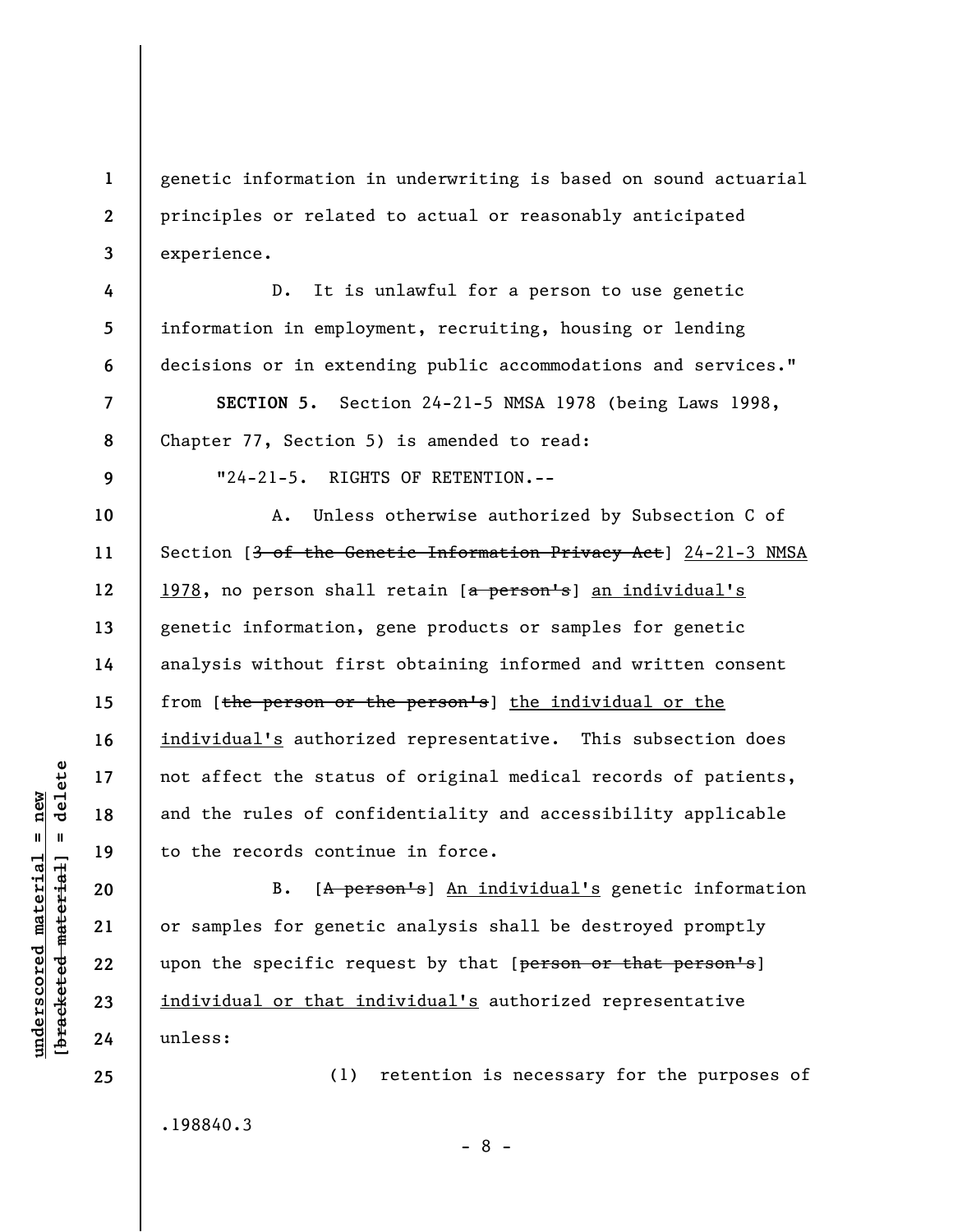**1 2**  a criminal or death investigation or a criminal or juvenile proceeding;

**3 4**  (2) retention is authorized by order of a court of competent jurisdiction;

**5 6 7 8**  (3) retention is authorized under a research protocol approved by an institution review board pursuant to federal law or a medical registry or repository authorized by state or federal law; or

**9 10 11 12**  (4) the genetic information or samples for genetic analysis have been obtained pursuant to Subsection C of Section [3 of the Genetic Information Privacy Act] 24-21-3 NMSA 1978.

C. Actions of an insurer and third parties dealing with an insurer in the ordinary course of conducting and administering the business of life, disability income or longterm care insurance are exempt from the provisions of this section. However, before or at the time of collecting genetic information for use in conducting and administering the business of life, disability income or long-term care insurance, the insurer shall notify in writing an applicant for insurance or the insured that the information may be used, transmitted or retained solely for the purpose of conducting and administering the business of life, disability income or long-term care insurance.

D. Nothing in Paragraph (3) or (4) of Subsection B .198840.3 - 9 -

 $\frac{1}{2}$  intereted material = delete **[bracketed material] = delete**  $underscored material = new$ **underscored material = new**

**13** 

**14** 

**15** 

**16** 

**17** 

**18** 

**19** 

**20** 

**21** 

**22** 

**23** 

**24** 

**25**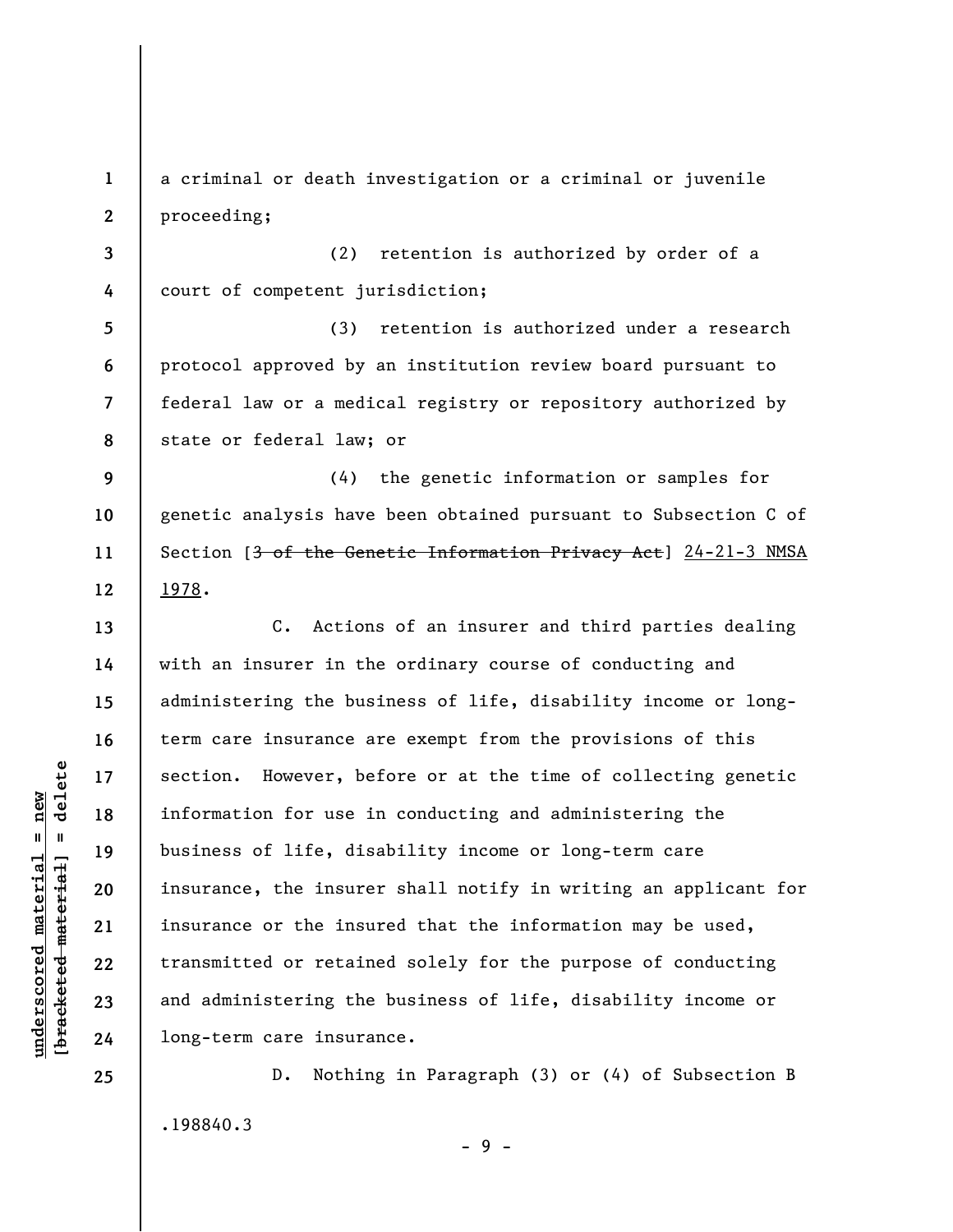**1 2 3 4 5 6**  of this section [5 of the Genetic Information Privacy Act] authorizes retention of [a person's] an individual's genetic information or samples for genetic analysis if the [person, his] individual or the individual's authorized representative or guardian, or the parent or guardian of a minor child, objects on the basis of religious tenets or practices."

**7 8 SECTION 6.** Section 24-21-6 NMSA 1978 (being Laws 1998, Chapter 77, Section 6) is amended to read:

"24-21-6. PENALTIES.--

**10 11 12 13**  A. The attorney general or a district attorney may bring a civil action against a person for violating the provisions of the Genetic Information Privacy Act or to otherwise enforce those provisions.

B. [A person] An individual whose rights under the provisions of the Genetic Information Privacy Act have been violated may bring a civil action for damages or other relief.

C. The court may order a person who violates the provisions of the Genetic Information Privacy Act to comply with those provisions and may order other appropriate relief, including:

(1) directing an insurer who has violated Section [3 or 4 of the Genetic Information Privacy Act] 24-21-3 or 24-21-4 NMSA 1978 to provide a policy for hospital and medical expenses, including health insurance, group disability insurance or long-term care coverage, to the injured [person] .198840.3

 $- 10 -$ 

**9** 

**14** 

**15** 

**16** 

**17** 

**18** 

**19** 

**20** 

**21** 

**22** 

**23** 

**24** 

**25**